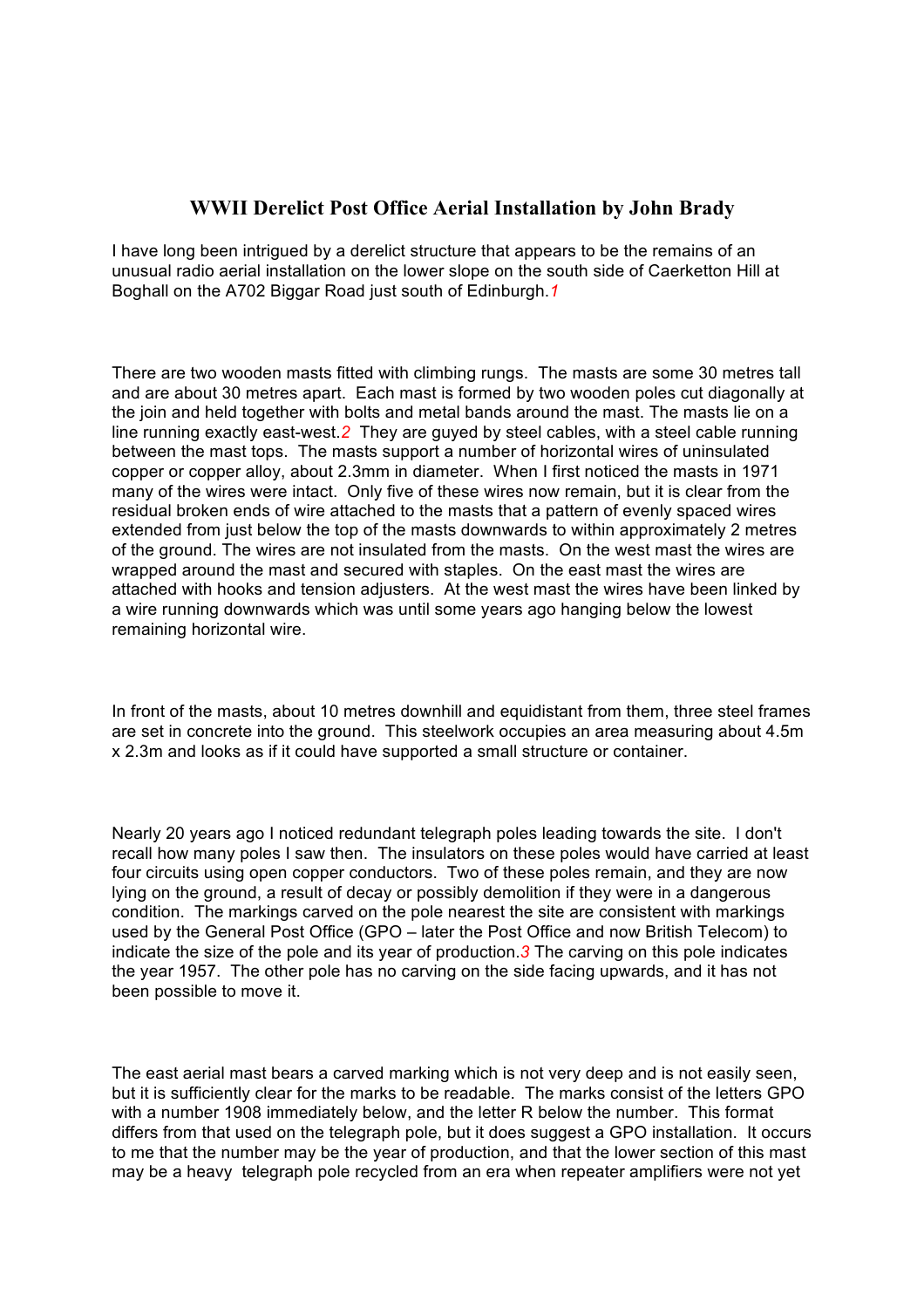in use and poles carried numerous circuits on heavy copper wires. If the lower section of west mast had also been recycled, then its markings could be at the top end. Punch-hole inspection record plates are fixed to the masts. This type of inspection record appears to have been in use from 1964.*3*

The nearest buildings to the aerial site are a cottage, and a brick shed with asbestos roof, standing close together about 150 metres from the aerial site. The buildings do not resemble any typical building seen at telecommunication sites. The occupier of the cottage states that the cottage is some 90 years old, and that the shed is used for shearing sheep. There is no evidence of any building nearer the aerial masts.

There is no sign of a mains power supply to the site. In this rural location it is likely that any mains power would be supplied by overhead line, but there is no trace of any power distribution poles. Nor is there a trace of anything suggesting a supply from an underground power cable. A redundant power pole opposite the cottage does have two disused power line insulators, but these look likely to have supported overhead power lines to the cottage as the cottage has a rusty metal pole with two similar unused power insulators. The two fallen telegraph poles do not have any power line insulators attached, those poles being fitted with only the spindles for telephone line insulators, a few of the insulators remaining intact. Might the 50-Volt DC supply from the telephone system have been used for some low-power equipment on the site?

Some years ago an employee working in the Pentland Hills Ranger Service office at Boghall advised me that she had been told only that the masts dated "from the War". A later item in the Ranger Service newsletter said that research had revealed the masts were part of a high frequency aerial for receiving radio signals from South Africa in World War II, although the source of that information was not stated.*4* Recent communication from the author of the newsletter item suggests that the information came from a former BT employee who was involved in the maintenance of the masts and former telephone lines to the old Boghall Farm office, and that the South Africa connection was also known anecdotally by the farm staff and by the estates team of Edinburgh University. (The University conducted agricultural research at the farm).

The features of the Boghall masts do not seem consistent with a typical commercial or government aerial installation for long-distance high-frequency (HF, otherwise referred to as short-wave) communication. These sites occupy large areas, with substantial buildings, large high-gain aerials, and back-up power requiring fuel storage and generators. Longdistance HF communication would have been adequately catered for by other sites established in the UK before the War.*5, 6* To provide long-distance HF communication in the event of invasion in World War II, an emergency long-distance HF transmitting site was established at Saughton Mains in Edinburgh, associated with a new HF receiving facility at an existing GPO low-frequency (long wave) receiving site at Kemback near Cupar. *7, 8* The use of a distant site for receiving avoids the risk of breakthrough from the high power transmitter typically used for long-distance commuinication. The existence of a transmitter site in Edinburgh with receiving facility at Cupar would rule out the use of Boghall as a receiving site for the long-distance system.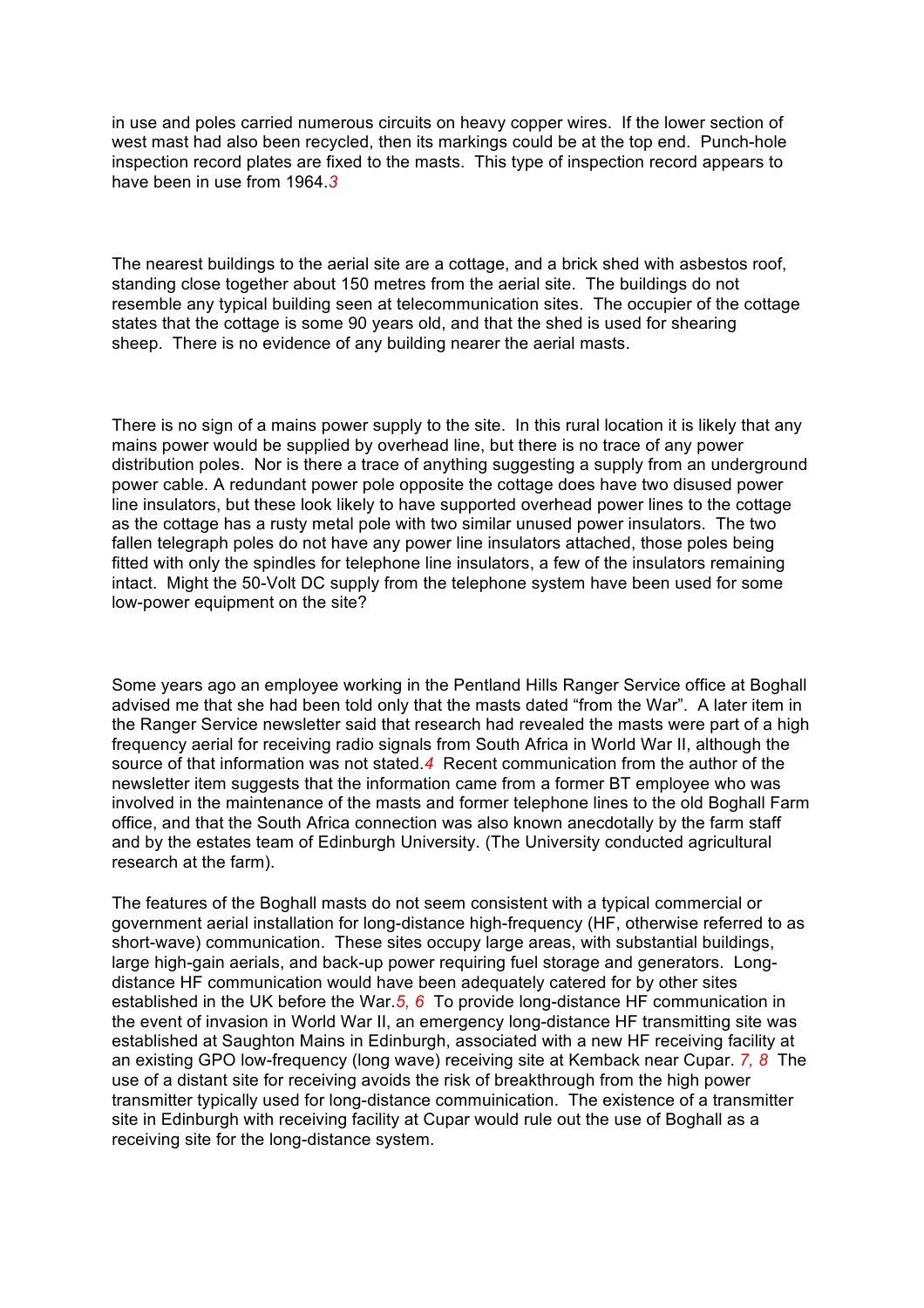The copper wires are not insulated from the masts, and therefore would not be suitable as a driven aerial element. They could have acted as a reflector for some driven element in front. The steelwork in front of the masts could conceivably have supported a short mast with some element capable of covering the HF spectrum, although gain would be limited unless a vertical stack of elements was utilised, which would then require some additional support. Also, the site on a hillside seems more appropriate for higher frequencies, at VHF and above, where reliable wave propagation in normal conditions is limited almost to direct line of sight. The orientation of the masts would suggest a system with maximum sensitivity to signals from a bearing exactly due south from the site. South Africa lies on a bearing of about 15 degrees to the east, not a crucial difference but one which might be significant given that this is clearly a professional installation.

The GPO did make use of low VHF frequencies for telecommunication links using rhombic aerials or curtain arrays of dipoles. In the 1930s telephone circuits to offshore islands were provided by this method*.9* In 1946 an experimental link was established using rhombic aerials at relay stations, between London and Castleton in Monmouthshire, and that link was used later to feed television signals to a local transmitter.*10*

During World War II the GPO established an emergency radio scheme to maintain inland communication in the event of disruption to land lines. Further research is required to determine the extent and characteristics of this scheme.*8* In addition, it appears that small receiving sites were installed near the main HF transmitting stations to permit remote operation by radio link (presumably at VHF) from a central point in London if line communication was lost.*7* It is not clear just how far these receiving sites were from the associated HF transmitter sites. It seems that this provision applied only to the HF stations at Rugby and Leafield.*8* However, the possibility that the Saughton Mains site might have been provided with a similar receiving facility must be considered.

The masts appear on an Ordnance Survey map that has been dated 1947 (it is not clear if that is the year of survey or publication). A small rectangular structure also appears on that map, in alignment with the surviving steelwork.*11* In the absence of any sign of another possible need for the telegraph poles, it seems that they did serve the aerial site. However, it does seem unlikely that a telegraph pole installed during World War II would need replacement as early as 1957, but that does remain a possibility. If the telegraph lines were associated with the aerial site, then it can be assumed that the site was still in use in 1957. However, the Saughton Mains area is shown on a map dated 1955 already covered with houses.*11* Continued use of the Boghall site in 1957 would exclude the possibility of a connection with either the wartime emergency radio scheme or the long-distance facility at Saughton Mains.

Microwave technology was well-established by 1952, when the Manchester to Kirk o' Shotts link was operational.*10* It seems improbable that in 1957 an older type of VHF system with limited capacity would be in use when microwave systems were already available for fixed short-distance links.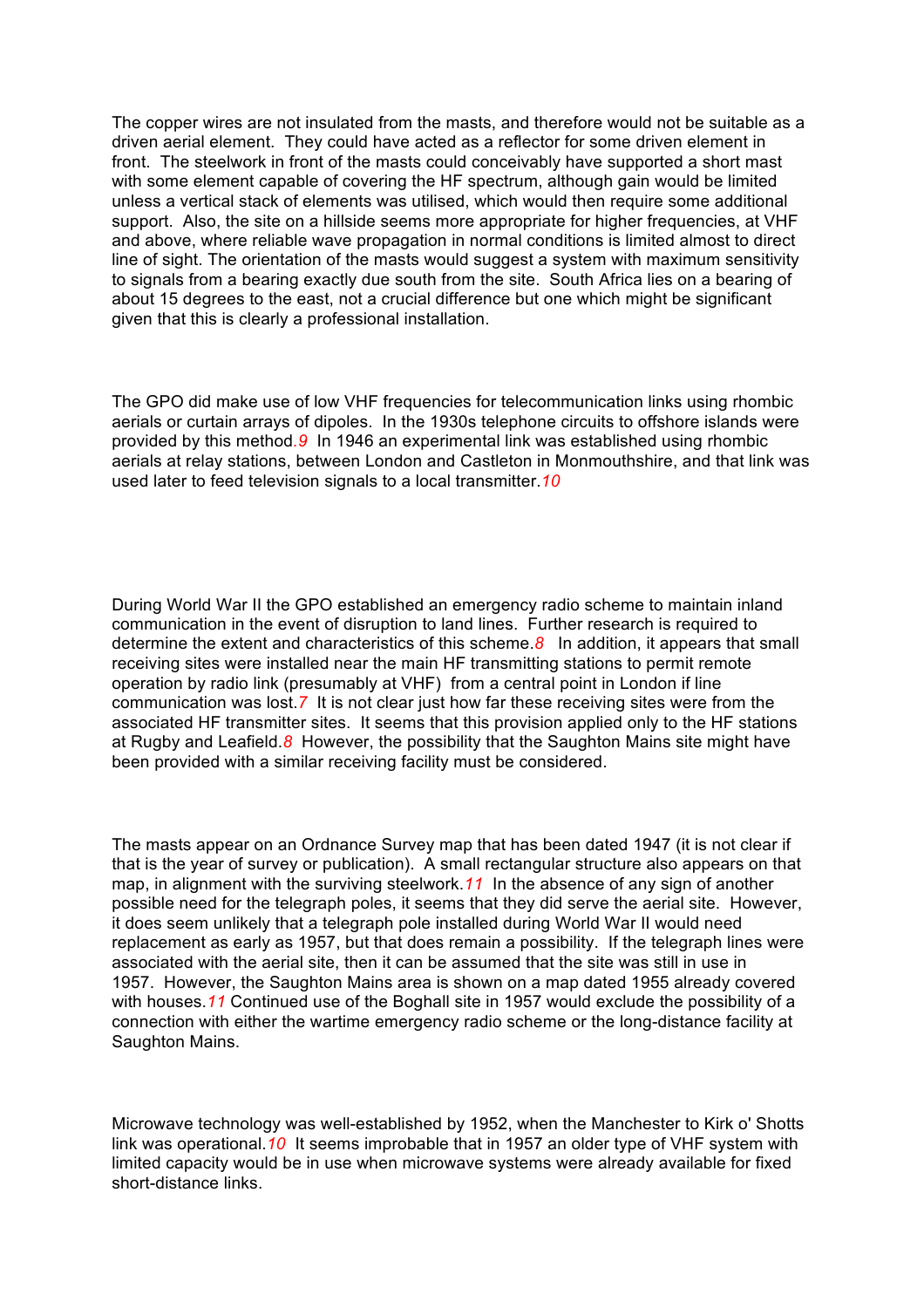All the evidence suggests that the installation was not part of a long-distance HF communication system, and thus that the story about communication with South Africa is wrong. If this information did originate with an employee of the Post Office/BT, then did they or someone else within their organisation provide disinformation to conceal the true purpose of the installation?

About two miles east of the site, on the path from Bonaly to Glencorse, an old warning sign indicates that an area further west into the hills from Boghall was used for mortar and antiaircraft practice.*12* Exactly when that area ceased to be used is not known. The aerial system does not look like something intended for a simple communications facility on an exercise area.

Radar, navigational aids, electronic countermeasures, and signals interception facilities used during World War II have been fairly well documented, but I have been unable to find any information that might explain the structure at Boghall. It has been pointed out that the GPO, as a department of government, was involved in close cooperation with the armed services.

It may be suggested that the Boghall installation simply provided mechanical support for some other device. That seems unlikely since the wires on the masts are copper, which is more expensive and weaker than steel. The choice of a good conductor like copper suggests at least some electrical purpose, although not necessarily related to radio.

Historic Environment Scotland have included several radio sites on their Canmore website, some of them of comparatively recent construction, but the Boghall masts seem to have escaped attention.*13*

I would be interested in any information or suggestions about this very peculiar installation, any recollections of the missing structure in front of the masts, or any details about similar aerials found elsewhere.

References:

## 1. Location Map

2. Ordnance Survey map on smaller scale showing exact position of each mast is available on Midlothian Council planning portal at https://planningapplications.midlothian.gov.uk/OnlinePlanning/spatialDisplay.do?action=display&searchTyp e=Application